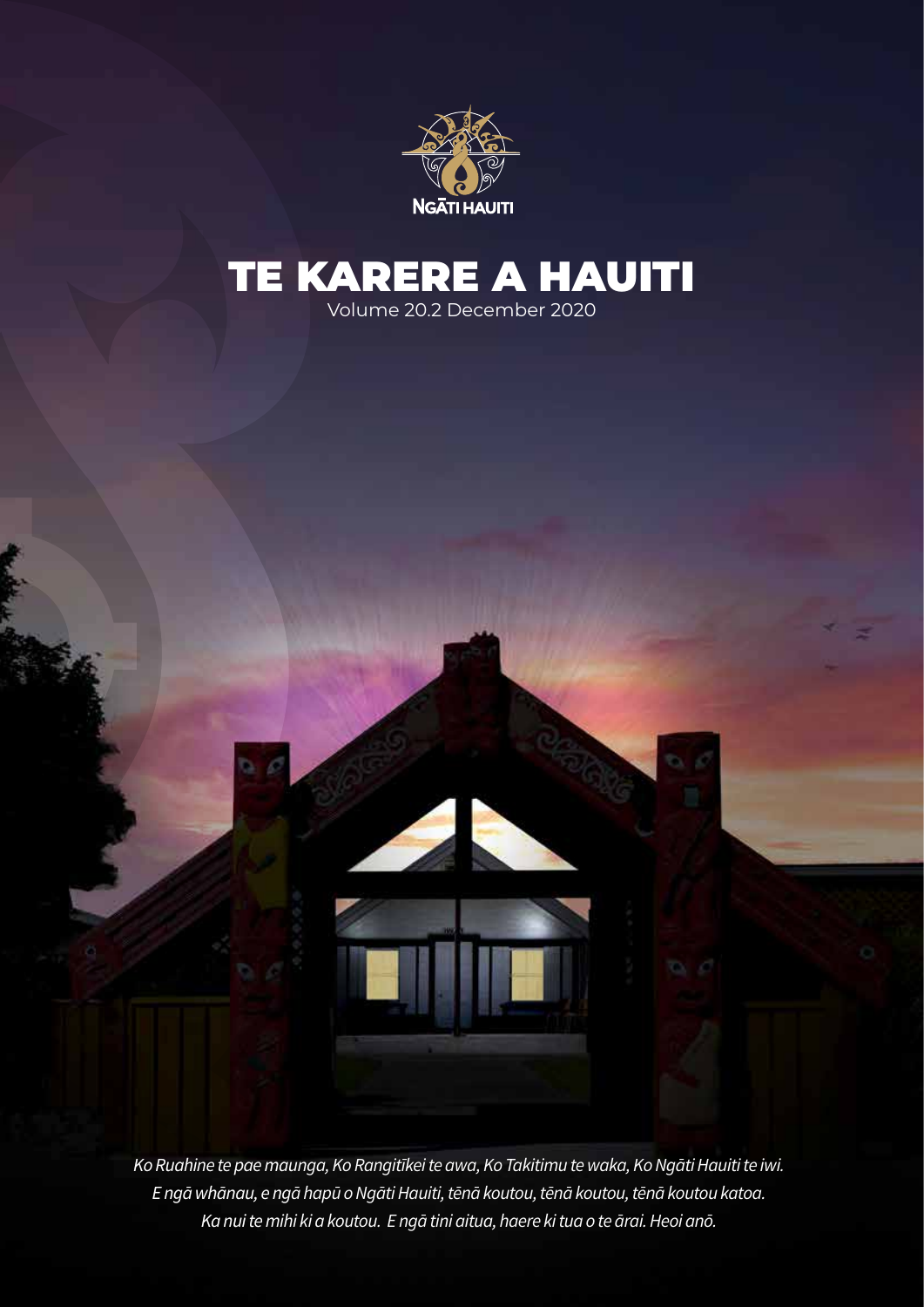

**—**

### **Convenor's Report & Delegate Profiles**

Ngā mihi nui ngā whānau o Ngāti Hauiti

For this edition of Te Karere I wanted to let you know some of the values and strategic plans that underpin our mahi at a Rūnanga level and to introduce you to a couple of our Rūnanga members.

Our main job as Rūnanga delegates is to make decisions on behalf of our Ngāti Hauiti whānau and hapū. We are striving to work more effectively at a strategic planning and development level and in particular thinking about where to go next.

We are lucky to be guided by a broader intergenerational strategy Te Ōhākī o Hauiti, a Ngāti Hauiti Strategy for intergenerational prosperity. The strategy was developed thirty years ago and is a hundred-year plan taking us through to 2070. The purpose of this broader plan is to give guidance and direction to all the people, groups and organisations who affiliate to Ngāti Hauiti. We are currently moving into the Consolidation Theme that will take us from 2021 through to 2045. The consolidation period will focus on fortifying Ngāti Hauiti's position. This period is all about securing and stabilising our existing interests and rights. It will involve:

- reviewing, refining, and modifying infrastructure
- maximising resources and asset potential
- integrating technological advances, and,
- integrating cultural heritage with everyday life.

We are also guided by an annual management plan that we updated during the Covid19 lockdown period. Many of the objectives in this 2020/2021 Management plan are reflective of this intergenerational theme of consolidation. As an Iwi we will focus on five priority areas in this 2020 /21 period:

- supporting the welfare of our people
- planning for longer term economic wellbeing
- preserving our cultural integrity
- protecting our environment, and
- working collaboratively with a range of entities to assist us with meeting short to medium term goals.

For instance this year we remain focused on our work in the Waitangi Claims space, developing opportunities in the environmental space with our other Rangitīkei Iwi partners, further developing our economic base through farming and bees, and planning ahead to position us as Ngāti Hauiti to take advantage of future opportunities. This year we are looking at our governance structures and various Group

Hauiti entities to make sure they are still fit for purpose.

When we undertake this mahi on your behalf we are mindful of the values that underpin our mahi as Rūnanga delegates. The Rūnanga is based upon the concepts of whakapapa and whenua. Through whakapapa we are able to prove our genealogical relationship with the whenua. Based upon this relationship, we are then able to organise ourselves into whānau and hapū collectives with defined areas of interest. Such a societal structure expresses itself through the following values:

**Mana:** Ngāti Hauiti authority over land & waterways (mana whenua) and of people (mana tangata).

**Rangatiratanga:** Ngāti Hauiti chieftainship passed down from our Tupuna and as guaranteed under the Treaty of Waitangi including rights of self-determination and governance.

**Kaitiakitanga:** Guardianship that embraces the responsibility for caring and protecting all those things that relate to Ngāti Hauiti.

**Manaaki Tangata:** Hospitality to all people with a particular responsibility for ensuring manuhiri resident within our rohe, are cared after.

**Whanaungatanga:** Relationships between Ngāti Hauiti whānau and hapū, and between Ngāti Hauiti and any other Iwi.

I want to mihi to our members who work hard to read the many papers, coming to terms with what they mean and thinking about how to contribute to the kōrero to maintain and uphold the mana of Ngāti Hauiti.

Please remember, as members of Ngāti Hauiti, you are all welcome to attend our quarterly Rūnanga Hui at Rātā. The proposed dates for 2021 are

27th & 28th Feb Quarterly Rūnanga Hui and Wānanga 8th May Rūnanga Hui 26th June Rūnanga Hui 14th August Rūnanga Hui 13th & 14th Nov Quarterly Rūnanga Hui and Wānanga

As these dates may vary at times, please let us know if you are coming so we can confirm arrangements.

In this report, I have provided space for the following two Rūnanga delegates, to introduce themselves.

### **Delegate Profiles**

#### **BARBARA THOMASON**

I te tuatahi e mihi kau ana ki te hunga kua riro ki te po, nā rātou i para te huarahi mō mātou e tū tangata nei i tēnei ao. Haere, haere, haere atu rā, moe mai rā i ngā parirau o te kaihanga o te ao. E pupū ake ana tōku ngākau kua maringi ōku roimata.

Ko Barbara Thomason tōku ingoa, e noho ana ahau kei raro i ngā pae maunga o Ruahine ki Ōtara, i te takiwā o Ohingaiti.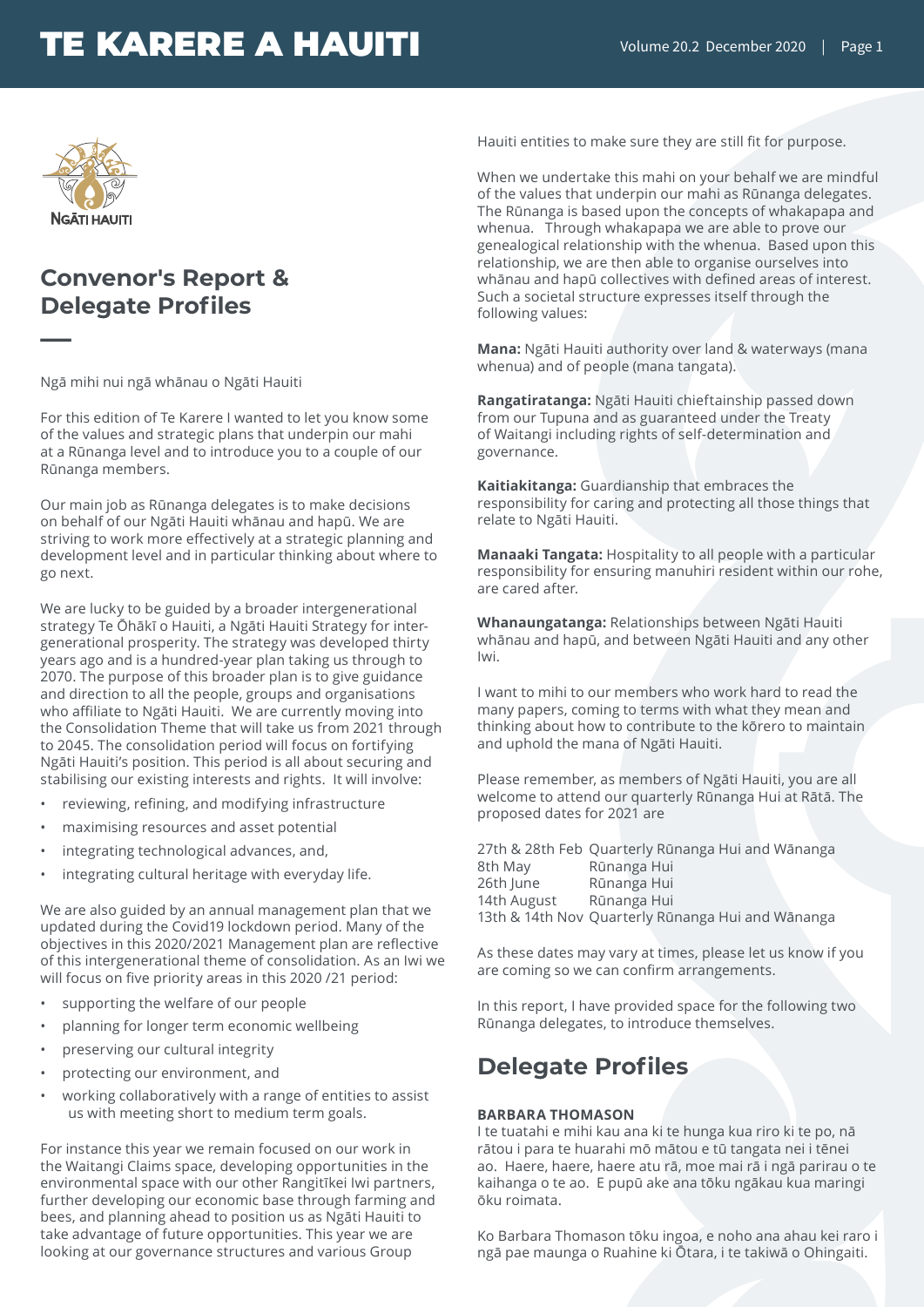My mother's foresight to remain on her land and to support her hapū and iwi has been an inspiration to me personally. This was her legacy and over the years I have continued to honour her by upholding those things she held dear.

For this reason, I recently became a member of the Rūnanga of Ngāti Hauiti to support my hapū and iwi and to help support those who have worked tirelessly, to benefit our people.

As a representative, I feel it is not only imperative to leave a legacy for future generations, but more importantly, we must also nurture them as future leaders in all aspects of Te Ao Māori.

#### **AMANDA LAMANO**

Kia ora e te whānau Ko Ruahine te Pae Maunga Ko Rangitīkei te awa Ko Ngāti Hauiti te iwi Ko Ngāti Tūmokai rāua ko Ngāi te Upokoiri ngā hapū Ko Rātā te marae Ko Amanda Lomano (Waitere) taku ingoa.



**NGATI HAUITI** 

### **Economic Prosperity**

**Utiku Potaka, Managing Director**

#### **Te Pātiki Fisheries**

While the fishing industry has remained relatively sound through the Covid-19 pandemic, our fishing partner, Sealords was facing significant losses due to restrictions on bringing skilled migrant workers into the country to man its fishing vessels. The industry relies heavily on such workers as it is difficult to find New Zealanders, who have the necessary technical skills, to work in the tough conditions.

Fortunately, the government heard the plea from the industry and iwi and allowed migrant workers to enter the country. Unfortunately, this has been in the media recently due to some of the crew members bringing Covid-19 into the country. This was despite all precautions being taken before they left foreign shores of both isolation and testing. Thankfully, NZ security controls stopped the virus at the border and fishing crews have now started fishing.

In the meantime, the new fishing season has commenced and Sealords is fishing our annual catch entitlements over the coming months as per our commercial arrangement.

#### **Rauhuia Rural**

Rain was a welcome relief following a long dry summer and grass growth predictably improved markedly in the autumn and through the winter. With fair weather conditions, our grass, fodder crops and stock have done well.

I was born and raised in Marton and have been living in Wellington with my whānau for the past 20 years. My husband Phil and I have four tamariki.

It's important for me to ensure our children remain connected to our whenua and whānau, and that I have the opportunity to learn our stories so I can share them with our children, which is why I agreed to become a delegate to Te Rūnanga o Ngāti Hauiti, representing the Ngāti Tūmokai Hapū.

My aspirations are to leave a legacy for the generations that come after us. I hope that I can serve the people of Ngāti Hauiti well in my time as a delegate of the rūnanga, and at the same time to learn from all of you.

Ngā mihi Amanda

#### **Beef and Sheep**

There has not been a lot of activity over the winter, although this is the first year that we have wintered dairy cattle which has proved useful to our cashflow. In preparation for the new season, weaner calves and two-year old steers have been purchased and stock supply contracts for lambs provides guaranteed sales and relief to our cashflow.

The mild spring has helped with our lambing and most lambs have now been docked. Lamb prices remain steady. The beef schedule is down from last year but still high enough for us to make a reasonable return from our first season sales.

#### **Honey**

Following a bumper season early in the year, our first batch of high grade mānuka honey has been sold for \$70/kg for UMF15 which is extremely good in this competitive market. Putting this in perspective, much of our honey usually sells for about \$30/kg. The returns will be channeled back into the operation to support the expansion of the business. We are also preparing to plant some 20ha of hill country and gullies in mānuka next year to support our long-term expansion.

#### **Fencing**

We are working with Ngā Puna Rau (a Rangitīkei Iwi collective) and Te Maru o Ruahine Trust on the provision of fencing as part of a significant riparian planting programme along many streams, rivers and wetlands in the Rangitīkei. This mahi will not only improve the health and wellbeing of our waterways but create employment for our people and expand the commercial operations of Rauhuia Rural. This is viewed as a pivotal opportunity to the economic development of Ngāti Hauiti. We are currently in the set-up stage of staff recruitment, machinery and vehicle procurement and the implementation of health and safety policies with a planned start in December/January 2021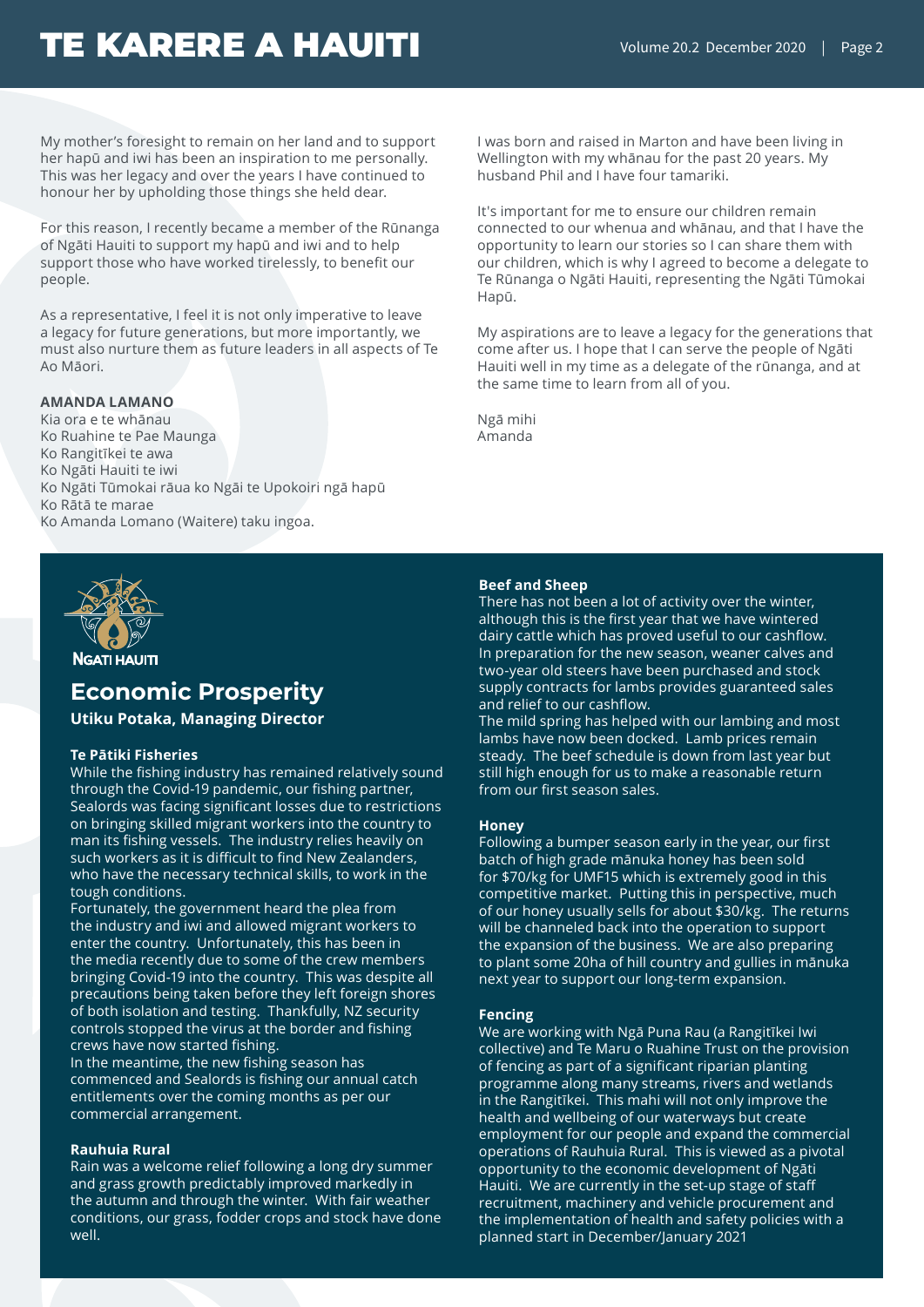

### **Ahi Kaa – Otairi Blocks**

**Neville Lomax**

**—**

In the last issue (20.1) of Te Karere ā Hauiti, I posed, and answered, the question about; **"What happened to the Pouwhakarua No. 1 Block?"**

In this issue, I will show the occupational details that gave Ngāti Hauiti its Ahi Kaa rights within the Otairi Block, of which, Pouwhakarua Nos. 1 and 2 Blocks, were originally part.

The Pouwhakarua Block, was originally part of the wider Otairi Block that extended from the Awarua Block at Mangaweka in the north, from the Paraekaretu Block in the south-west, the Turakina River to the west, the Rangatira/Hāpopo Block to the south and to the Rangitīkei River/Otamakapua Block on its eastern side.

Following the death of **Hauiti,** many sites on the Otairi Block were occupied by Ngāti Hauiti. The settlement of **Otara,** located beside the Rangitīkei River not far from the present-day township of Ohingaiti, became a key stronghold for the people of Ngāti Hauiti right through until the time of Tapui Potaka in the late nineteenth century. Several of his descendants remain in the vicinity, to this day.

Near Otara was a place called **Tatau** which marked the entrance to the bush off the road that led to Taupo. Further downstream from Otara were located several Ngāti Hauiti pā, positioned on the banks of the Rangitīkei River, including; Korihirau, a double pā associated with the Ngāti Hinetiu and Ngāti Hora hapū, and **Omanono** a fortified pā situated just below Korihirau, at Piwharangi. **Tūpakihi** of Ngāti Whatumamoa, who was an uncle of **Paratuae** (Hauiti's mother), was one of the chiefs associated with this pā, which was also later occupied by both Ngāti Hinetiu and Ngāti Hora.

More settlements, associated with Ngāti Hauiti, were situated further downstream. The **Taueru,** or **Otaueru Pā,** appears to have been situated in this area. This was one of the pā that was captured for a time by Ngāti Apa, but they were eventually driven out, and Ngāti Hauiti re-occupied it well into the late nineteenth century. For some time, the plantations at Taueru were occupied by; **Potaka, Te Piri, Te Weu,** and many others of Ngāti Hauiti. **Tupito,** the younger brother of **Tamatereka,**  was buried at Taueru. Just below Otaueru, **Pinui** was a kāinga used by **Potaka, Te Piri, Te Weu,** and others.

There were plantations at **Pinui,** which was a general name relating to the land extending from the **Makohine** to the Pinui Bluff. Makohine was a kāinga where Pohe had a pā, which was located to the east of Pinui, inland from the Rangitīkei River. There were also plantations established at **Makohine,** and several Ngāti Hauiti tūpuna, including, **Te Ngiha, Piopio** and others, were also buried there. It was stated by the tupuna **Utiku Potaka**, in the !880 Otairi Hearing, that **Hauiti** himself was also buried in this area, at the mouth of the Makohine Stream.

Close to Pinui and Makohine, there is a hill known as **Kiekie,** where Ngāti Hauiti caught kākā. **Potaka, Te Piri** and **Te Weu** were among those people of Ngāti Hauiti who snared birds on this hill, which appears to have been located on the boundary between the Otairi and Otamakapua Blocks. At one time, this place was said to be known as **Te Pou o Ngāti Hauiti.**

The Mangaonoho Stream flowed a short distance to the west of these places and Ngāti Hauiti used to catch tuna in this stream. Further to the north-west, on the eastern side of the Pourewa Stream, was a Ngāti Hauiti pā called **Poukiore.**  This place was also known as a hunting place for eels and birds. Further down the Rangitīkei River was a lagoon called **Waiwhero** where there was a stand of about twelve totara trees. Ngāti Hauiti (including **Moeroa, Te Pumatawhero, Te Ahuhu** and others), used the trees, standing near the riverbank, for making canoes. Ngāti Hauiti, also lived at Waiwhero, at times.

Some distance to the west of the Rangitīkei River, on the boundary between the Rangatira and Otairi blocks was a hill known to Ngāti Hauiti as T**āpuepue** where, just to the south of this hill, Ngāti Hauiti caught **kiore, huia** and other birds. Piri was one of those known to be involved in hunting birds in the vicinity of T**āpuepue.** 

The western-most site that was associated with Ngāti Hauiti was the pā known as **Puketapu** which belonged to Ngāti Hinetiu and Ngāti Hora. This was a small place, situated on a bend of the Turakina River, near the western boundary of the Otairi Block. On the track that led to Puketapu was a tree called **Aripakiaka.** This tree grew from the top of a cliff and its roots came down over the cliff. Ngāti Hauiti used these roots to ascend and they were part of a trail that led on eventually to Puketapu. There was another site called **Te Ariruru,** on the Turakina River, at the mouth of the **Haumakariri Stream.**  This was a settlement, and is the place where **Hinetiu,** the daughter of Hauiti, was buried.

To the north-east of Puketapu, in the northern part of the Otairi Block, were several further food gathering sites associated with Ngāti Hauiti. Pimaro was a cultivation where both fern and potatoes were harvested. Hinewai Taori and Tahurangi (of Ngāti Hinetiu and Ngāti Hora), were buried at this place. Slightly to the north was another fern gathering place called Matahiwi and a short distance to the south-east was another cultivation called Te Namu that was still being used, by Utiku Potaka and Maru, for cultivating, as late as the 1880's. The children of Maru and stillborn twins belonging to Potaka were buried at this place. There was a further cultivation called Taparahi, which was said to be located on the Mangapapa Stream side of the block, suggesting it was in the northern part of the Otairi Block. In 1880, this cultivation still belonged to the families of Utiku Potaka and Maru.

There were a few other sites of Ngāti Hauiti occupation on the eastern side of the Rangitīkei River, including birding areas and named trees. Tuhi was the name of a rata tree, as well as a place. There was a hinau tree located at Tuhi where Ngāti Hauiti set snares. Ngunguramairoto was another named tree in this area, where Ngāti Hauiti speared kākā. Ngāti Hauiti also hunted birds at a place called Tarutahauhau. Hukanui was a place known both for gathering fern-root and for eeling. There was also an area of flat bush-covered land within Otairi, known to Ngāti Hauiti as Otahuai. Whakaroro was a fern ground utilised by Ngāti Hauiti and Rore Kurī and Taumatawhakanu were lookout places, within the Otairi Block, used by Ngāti Hauiti.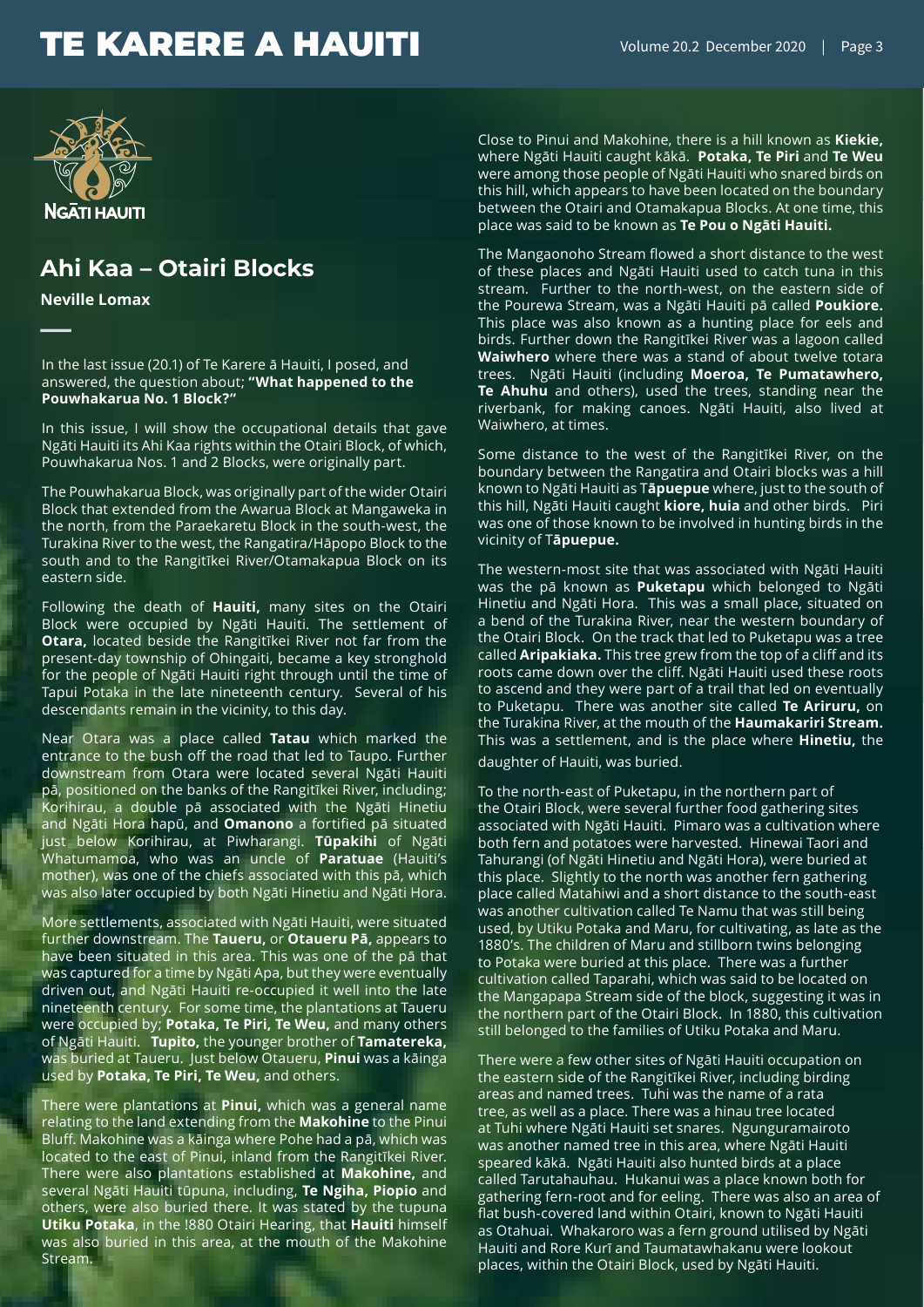

### **National Iwi Chairs Forum**

**Thomas Curtis**

**—**

**He aroha whakatō, he aroha puta mai.** *If kindness is sown, then kindness you shall receive.*

In my last report I talked about Covid-19 and the response to the international pandemic.

In Aotearoa we have survived with small numbers of people being hospitalised, and an even a smaller number of lives lost, comparing to other countries. Although the number may be small, we have all felt the deep loss of our fellow countrymen. **He mamai aroha te ngākau.**

The National Iwi Chairs Pandemic Response Group has now been disbanded and there have been many lessons learnt. Our localised NICF cluster, Te Ranga Tupua, met to ask if we were able to be Pandemic ready in a moment's notice, after an outbreak in Auckland forced them into Level 3, or was it 2.5? I am convinced that the Iwi response to this health threat saved many lives and made many more comfortable by standing up health services, testing, providing food resources etc… We were able to do this before the earliest response from Government.

Moving forward, we need to focus on building Iwi capacity for environmental works, in conjunction with other Iwi within our wider rohe. Our Nga Puna Rau Environmental collective have managed to procure funding from the Provincial Growth Fund to continue their great environmental work that was started with the Mana o Te Wai Funding in 2017. I take my hat off to them and will be keeping a close eye on how things develop.

#### **Te Rōpū Ahi Kā** (Standing Committee to RDC)

The committee meets regularly to discuss matters pertaining to the Rangitīkei District Council. This creates an opportunity to discuss matters with RDC that are of importance to Ngā Iwi Māori within the boundaries of the Rangitīkei District. The council present topics of interest to the rōpū and seek our support for those kaupapa of importance to us. This group also informs the Mayor, Staff and Councillors of what our collective thoughts are, on specific matters. A case in point was a Special Meeting on the Three Waters initiative and funding from Government. We all agreed that the

council should seek funding to continue works within the Rangitīkei District that are currently under-funded.

#### **Potaka Whanau Trust**

The Potaka Whānau Trust is an Ahu Whenua Land Trust, which is empowered to be kaitiaki for whenua Māori on behalf of the Potaka Whanau (beneficiaries). The township of Utiku is one of those places we look after. Currently we are short of land stocks capable of being used for housing our whanau. In recent years we have had a lot of interest from whanau wanting return home to retire.

Prior to the Covid-19 Lockdown we had planned on having a couple of hui to determine our need, for housing. This will probably be a wananga to find out from our people what their housing needs will be going forward.

When this can be organised, I will let you know on our Hauiti Whānau Facebook page.

#### **Rākautaonga Trust**

This trust is a Whenua Tōpū Trust designed to manage land and assets belonging to an iwi or hapū. However, the Rākautaonga Trust has not been functioning as it should for several years although the land is being taken cared for by several of its remaining trustees. Action is in place to review the Trust and to appoint new trustees. The land under the care of this Trust is located at both Utiku and Rata and is presently being leased and utilised by Whakauae Rural, as part of our farming entity. The land held within this trust, was gifted back to our iwi to ensure that all members who whakapapa to Ngāti Hauiti can identify it as part of their collective tūrangawaewae.

#### **Condolences**

Our condolences go out to the whānau of Ani Wagner, a member of the Ngāti Upokoiri hapū of Ngāti Hauiti, who recently passed-away. To Robert and their children Adrian, Mark, Richard, Timothy, and Nadia together with their mokopuna, who lost their mother and nanny. Ani, who lived for many years in England, returned home with her husband several years ago, to retire. She will be deeply missed by her husband Robert, sons, not to forget the many mokopuna who will also miss her dearly. Nei rā ngā mihi aroha ki a koutou te whānau a Ani.

**Me mahi tahi tātou mō te oranga o te katoa** *We should work together for the benefit of all*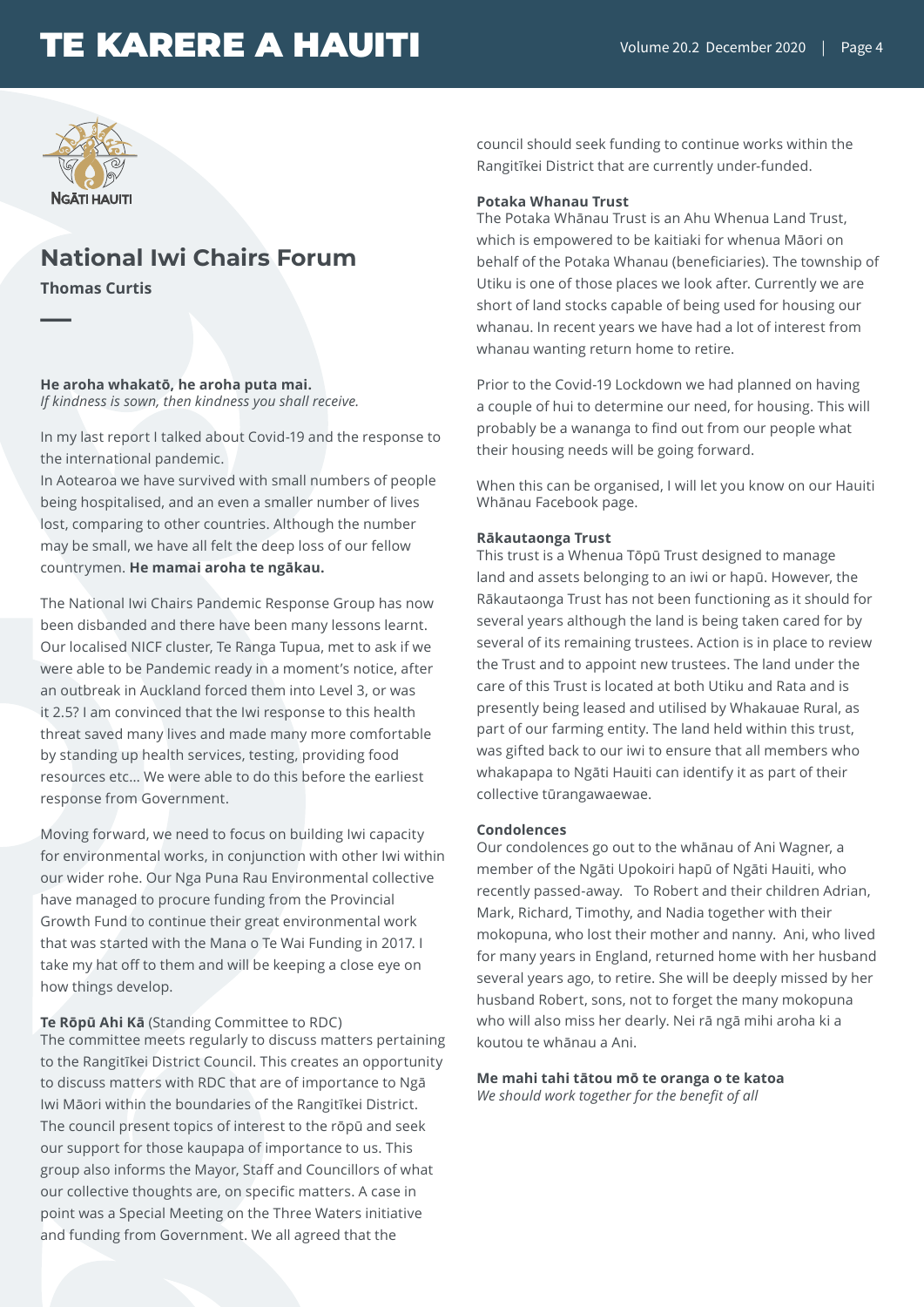

### **Mōkai Pātea Waitangi Claims Trust Utiku Potaka, Chairman**

Covid-19 has been a major factor in delaying the Waitangi Tribunal hearings, with hearings being held in February 2020 at Omahu and early November 2020 at Winiata Marae. Two more hearings are expected to be held within the first half of 2021 and then the Tribunal will work on their report. Next year we will have the Crown closing submissions scheduled to be held at Rata Marae in January 2021, with the final hearing expected to be held in April 2021. Keep an eye on our Ngāti Hauiti Whānau page for specific dates. The hearings have been a lengthy process, so we are looking forward to wrapping them up next year.

You can read some of the submissions we have made to the Waitangi Tribunal by going to the Mōkai Pātea Waitangi Claims Trust website.

Over the coming months, we anticipate gaining the mandate from the Minister to negotiate settlement. This follows the completion of the 'submission' process, which saw hundreds of submissions being made (many from our Ngāti Hauiti members) in support of the draft Deed of Mandate. It was really encouraging to see the level of support from our whānau. We do, however, expect some delays in negotiations, as the Ngāti Hinemanu me Ngāti Paki Heritage Trust continue to object to the draft Deed of Mandate and even seek to withdraw from it. If they are successful in withdrawing from the settlement, then this will significantly impact us as Ngāti Hauiti because they have claimed our rohe (area of interest) and some of our hapū as their own. We cannot allow this to happen! We are preparing a counter response so watch this space for how you can help uphold the mana of Ngāti Hauiti.

The Claims membership database is in the process of being replaced and training has taken place at Taihape for the Database administrators and iwi verifiers. The new database is looking positive and easy to use. We will all be able to register online and update our own records when such details change.

Hopefully, this will reduce the workload for our administrators and our Iwi verifiers and make it easier to keep your records up to date, and in order.

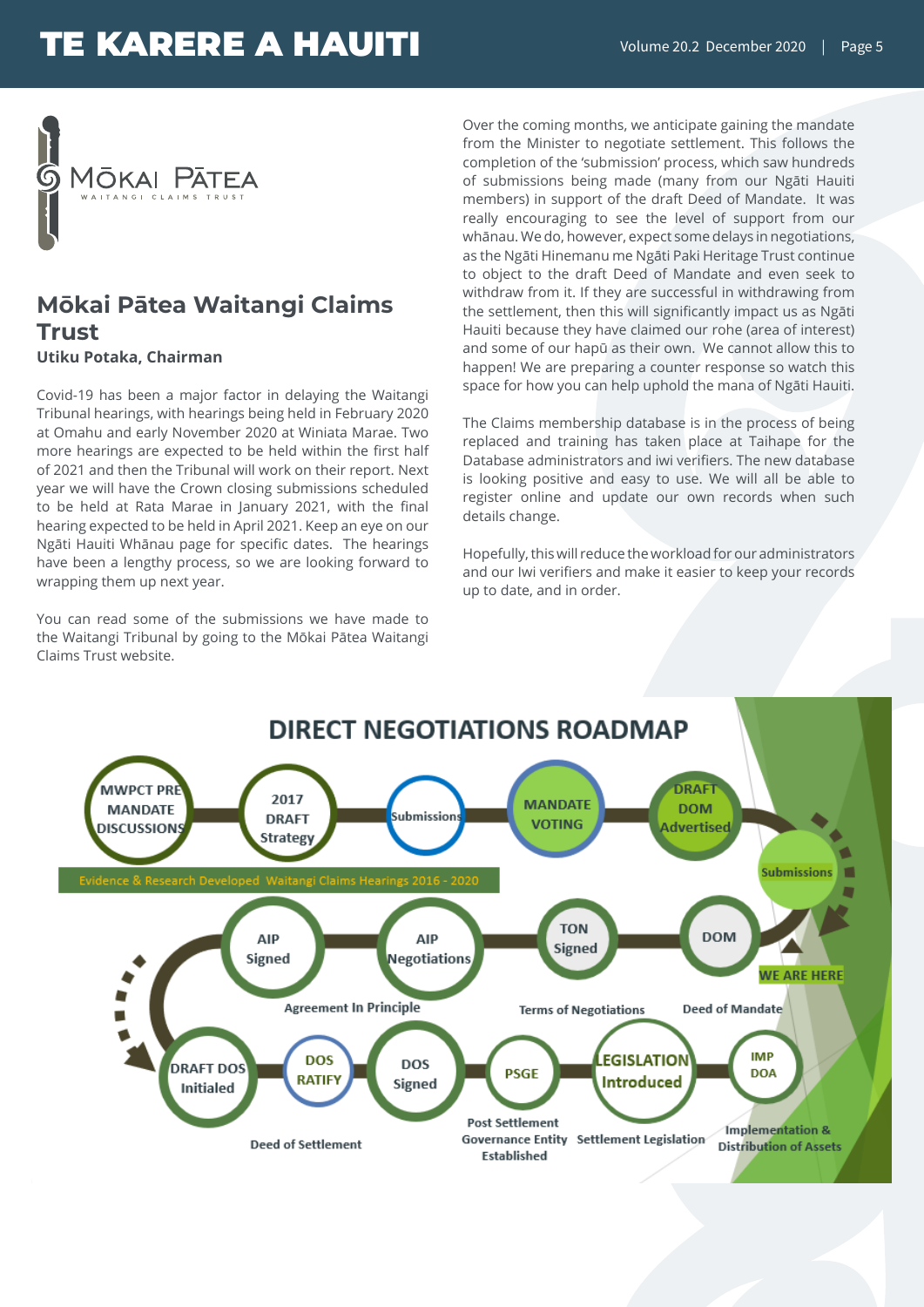

#### **General Managers Report** Robert Martin

Tēnā Koutou e ngā whānau o Ngāti Hauiti, ngā mihi nunui anō ki ā koutou katoa

The second half of the year has been a period of recovery and reflection. We have redirected our focus into spaces that have been developed because of the challenges of Covid-19. We have found ourselves undertaking engagement's and consultation at an alarming rate and this is a 'red flag' that has not been lost on our leadership group, and Māori in general throughout the motu. The impact of Covid-19 has constricted many government agencies to catch up on the downtime caused by lockdown, along with the new central government initiatives being rolled out at an alarming pace and not necessarily providing positive gains for Iwi in our Rohe of Mōkai Pātea.

However, in the midst of adversity comes a silver lining and I must congratulate the way that our people, regionally, have mobilised effectively and efficiently to put in place positive and well-planned strategies that have limited the detrimental impact on our people. I feel confident that as we move into this uncertain future that we are being guided by insight, pragmatism, compassion, and a desire to protect everything that is important to Māori.

TMoRT has been working closely alongside the direction of our Rūnanga to give effect to a revised management plan. Operationally we devise an annual management plan that is ratified at the beginning of each year by our Rūnanga. Covid-19 put paid to our plan and as a result we re-designed our direction and extended the management plan to run over an 18-month period. Our focus is on the wellbeing of our people, preserving our cultural integrity, economic wellbeing, protecting our environment and collaboration. There is a lot of work that has gone into these spaces to-date and I look forward to late 2021 to share the results of this mahi.

Ngāti Hauiti has played a big part in the consultation phase around the development stages leading into the construction of a new replacement bridge at Mangaweka. The old bridge which was constructed in 1904 was set to be demolished however, it has been decided to maintain its existence with the upkeep of the old bridge to be funded by the Mangaweka Heritage Trust. Construction has started and a completion date is scheduled for June 2022. A ceremony was held recently at the site where the new bridge is to be constructed. Members of our Iwi along with whānau from our Mōkai Pātea Iwi, Rangitīkei District Council and Manawatū District Council, attended as part of this historic event.







*Photographs: Ground-Breaking Ceremony – New Mangaweka Bridge* 



Sadly, we bid farewell to a longstanding staff member. Raye Holland is retiring, and she will be enjoying all the special times with her whānau and moko. Raye has been a prudent, consistent and an integral part of standing up our Social services for many years now. Her dedication, aptitude and commitment to her role has been done with the utmost of dedication. In the 6 years that I have

been the General Manager for our Iwi it has been through many of the humble learnings from Raye that I have been able to understand the importance of people as she has always had a strong love for her role, her people and this has come through her involvement with our marae and many of the Iwi related activities that require dedicated people on a volunteer basis.

We thank you sincerely for your contribution, efforts, and commitment to our Iwi, to whom you have shown incredible strength and humility in times of challenge. You always had your heart out to offer to anybody in need, and that strength in you will be an asset that will be left for our people to move forward with.

The Trust will be much the less without Raye, and on behalf of our Rūnanga, Trustees, fellow staff members and myself, we wish Raye all the best for her future and retirement.

Finally, I would like to wish all our whānau a safe, merry, and happy festive season as we head into 2021. What a year we have experienced, no words can quite describe the unprecedented changes and challenges that have come upon us. There has been so much activity that I have not reported on, but the outcomes of this mahi will come through soon. Stay strong whānau because together we will get through anything, by our resolve, compassion, aroha for each other, and the will to overcome adversity. I encourage you all to maintain your connection with your whakapapa, awa, maunga and whānau and if, by any chance, you are passing by Rata, call in to see us at the Marae or the office.

*Ngā mihi whānau, mō te wā Kirihimete me te Tau Hou tauiwi*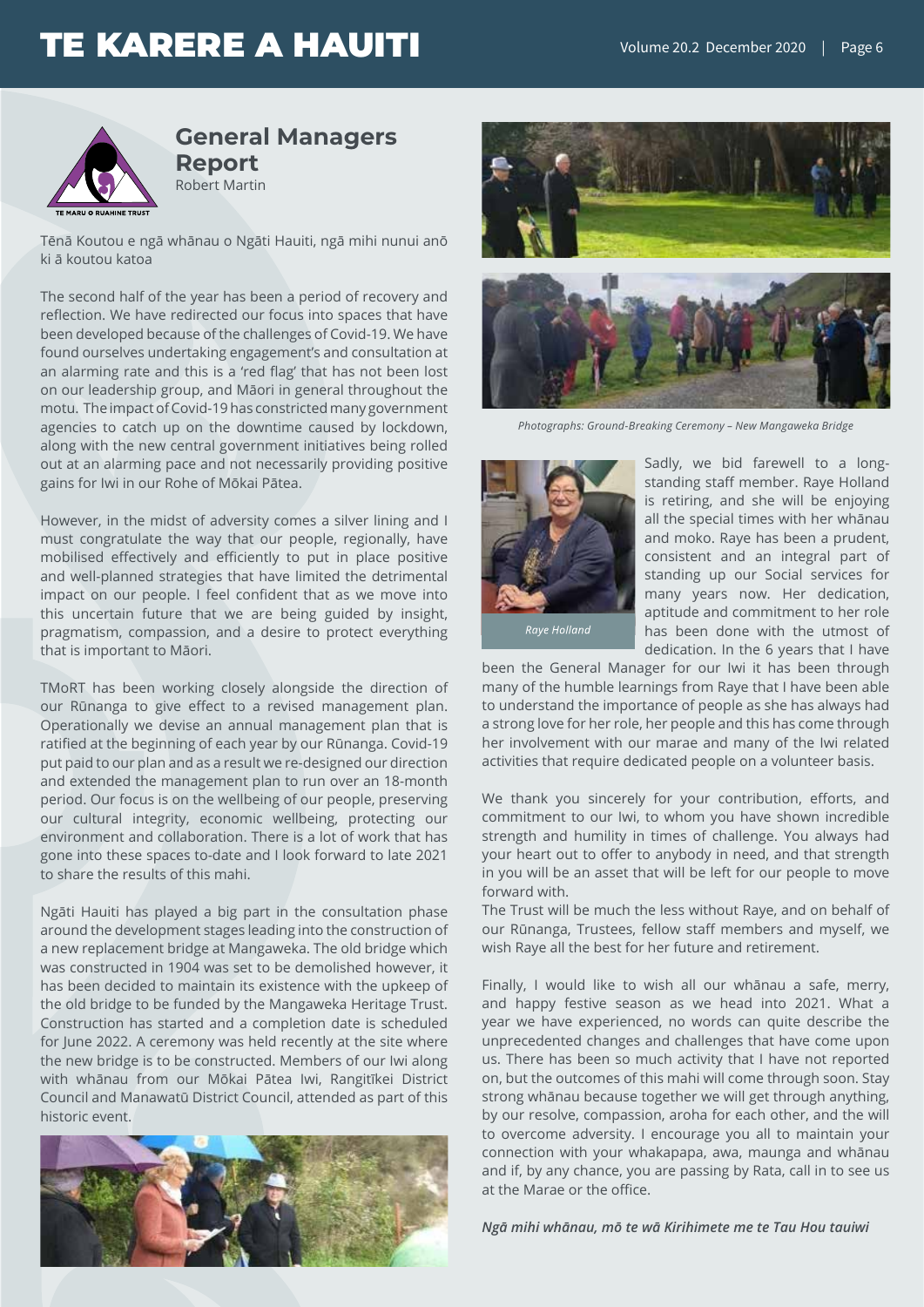

**Rauhuia Environmental Services (RES)** General Manager Robert Martin

#### **Ngā Puna Rau o Rangitīkei environmental project**

I can now confirm after nearly 6 months of diligently working with various agencies that our next environmental project has been approved and will be funded through a multiple of agencies. 1Billion Trees Te Uru Rākau (MPI), Provincial Growth Fund (MBIE) and The Rangitīkei District Council have all confirmed their financial commitment towards a \$5.5 million dollar catchment wide project over a 24-month timeframe. We are also working with Horizons Regional Council to seek in-kind support for the project as they have experience and specific skills sets that can assist us over the project duration.

We are confident that we will create a combination of forty fulltime/part-time jobs for our region, and the investment into the Rangitīkei is the most significant regarding riparian planting and fencing under a single project. There are forty targeted individual projects within the scheme. There will be multiple contractors engaged and the social procurement initiative from our government means that we are focused on targeting Māori and Māori businesses, while also targeting those positions with whānau displaced by covid-19.

There will be approximately 370,000 plants, 100,000 metres of fencing, weed control, excavation works, and a raft of other activities attached to the project deliverables. These are extremely exciting times for the five Iwi who make up Nga Puna Rau o Rangitīkei. A start date is looking at being towards early January 2021.

Many thanks to our executive team, our governance board and other agencies who have all worked tirelessly to bring this project to fruition. All the many meetings, phone calls, emails, and planning sessions to get us to this position has been hugely appreciated.

#### **Iwi Environmental Consultation**

Upwards of twenty regional Iwi attended a two-day wānanga hosted by Ngā Wairiki Ngāti Apa at Te Poho o Tuariki in Marton. The event was organised in partnership with Horizons Regional Council. The key themes of the wānanga was covering critical topics relevant to all our Iwi, at different levels.

- Relationship expectations
- Freshwater policy implementations
- Freshwater futures programme
- Climate change
- Civil defence
- Resource consents
- Māori representation

The kōrero was robust and, at times, extremely challenging. Nevertheless, these are discussions that have been held at an individual level amongst Iwi, but it was the first time that a region-wide approach has been undertaken. It was very well hosted by our whānau from Ngā Wairiki Ngāti Apa, and I must really commend them for their hospitality and the wonderful kai that filled our bellies with sustenance to keep us focused on some heavy topics. This was an extremely successful event, and it appears that it may occur annually. There are key actions that are being taken from this hui, for early implementation in the New Year.





*Planning, strategy session for long-term outcomes for the vision of protecting our environment from a Māori viewpoint*

*Photos from Horizons Regional Council Wānanga, at Te Poho o Tuariki, Marton*

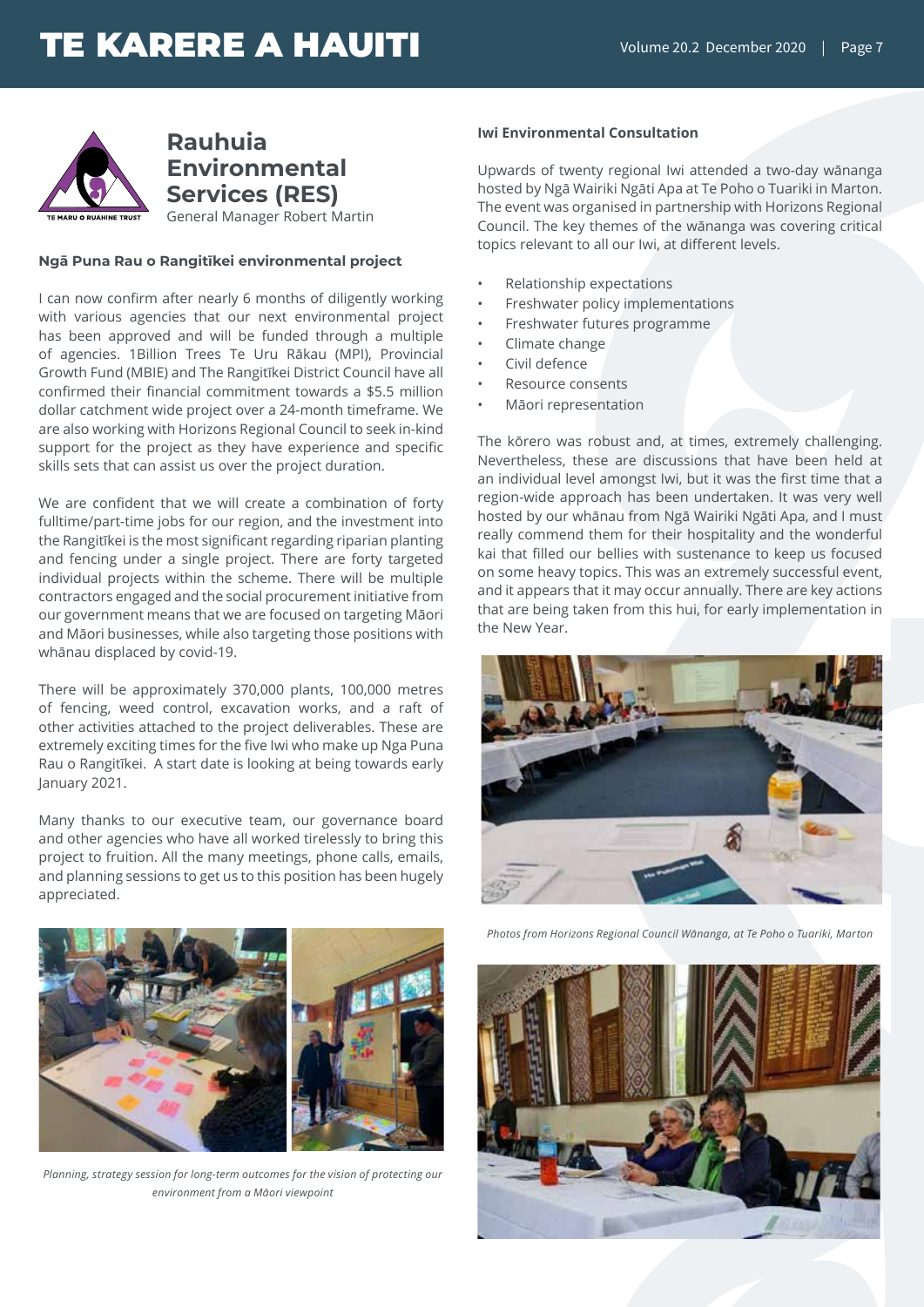#### **Te Puni Kōkiri Project**

#### **Project Purpose**

During 2020 and 2021, NPRoR will engage with whānau, hapū, and stakeholders across the broader Rangitīkei community, to:

- hold a series of cluster hui to present the NPRoR Strategy and Action Plan - this will involve an initial series of "introductory" hui, and then "follow-up" hui with potential partners/collaborators to discuss projects and funding opportunities
- gauge buy-in and interest in undertaking and/or supporting projects and actions that will contribute to the Strategy and Action Plan; and
- scope out projects and identify potential partners and funding opportunities for these projects and actions.

This engagement work will be critical to:

- building support and consensus across the Rangitīkei about what actions are required for improving the health and well- being of the Awa
- discussing what actions should be undertaken in different parts of the catchment, and their individual and collective impact
- identifying the roles that each stakeholder, or group, can play in improving the health and well-being of the Rangitīkei Awa.

The global Covid-19 pandemic has created some unprecedented challenges for the project team, particularly with the programme of engagement. Covid-19 has led to significant delays to and restrictions on the planned engagement programme due to the potential risks posed by the ironically named "cluster hui" that were originally planned. As a result, a range of alternative engagement ideas are being scoped out and discussed to keep our project on track.



movement of your, my, our people. *Scenes from the Taihape Area School students visit to Lake Oporoa earlier this year*



### **Staff Profile**

**Introducing Taylor Page McRichie-Maraku** Project Co-ordinator, Ngā Puna Rau o Rangitīkei

Tēnā koutou,

*Ko Aotea te waka Ko Whanganui to awa Ko Ruapehu te maunga Ko te Atihau-nui-a-Paparangi tōku iwi Ko Ngāti Ruawai, rātou ko Ngātihine, ko Ngāti Paamoana, ko Ngā Paerangi ōku hapū Ko Otoko te Marae Ko Te Wharerangatira Patea tōku kuia, nāna te māmā o tōku māmā Ko Allen McRitchie tōku koro, nāna te papa o tōku māmā Ko Carol Maraku tōku kuia, nāna te māmā o tōku papa Ko Paiaka Maraku tōku koro, nāna te papa o tōku papa Ko Paula McRitchie tōku māmā Ko Paiaka Maraku tōku papa Ko Taylor Page McRitchie-Maraku ahau*

Firstly, a huge mihimihi goes out to each of our participating iwi, for allowing me the opportunity of working for, and with your people. I am profoundly grateful.

Originally from Whanganui, I have recently returned from Sydney, Australia, initially to undertake a fixed-term role as Case Manager for the Māori Land Court. A little over 6 months into my contract with the MLC, I applied for the Project Coordinator role within Ngā Puna Rau o Rangitīkei. I read through the job description and immediately recognized its potential, and after a nerve-racking but thorough interview process, as you can tell, I got the job! I have a background in Project Administration and Coordination within the construction, civil engineering, rail and commercial fit-out industries, as well as having held a position as Business Manager for a family-run business, delivering antenatal and postnatal educational services across the Sydney region. I loved both of my jobs, although I always planned to return home and to one day dedicate my career to the growth and betterment of my people. Luckily for me, I feel that my current role allows me to do exactly that.

A few key-tasks the Project Coordinator role has delivered to date:

- Hosting 'initial consultation hui' with all 5-participating iwi to ensure the current and potential direction of Ngā Puna Rau o Rangitīkei aligns with the aspirations and passions of iwi and hapū
- Delivery of 'brainstorming sessions' in collaboration with iwi delegates to map-out the delivery of upcoming 'cluster hui'
- The creation of a formal Engagement Plan and submission to Ngā Puna Rau o Rangitīkei

There is so much more work to be done and I am both grateful and excited to play a part in, and contribute to, the forward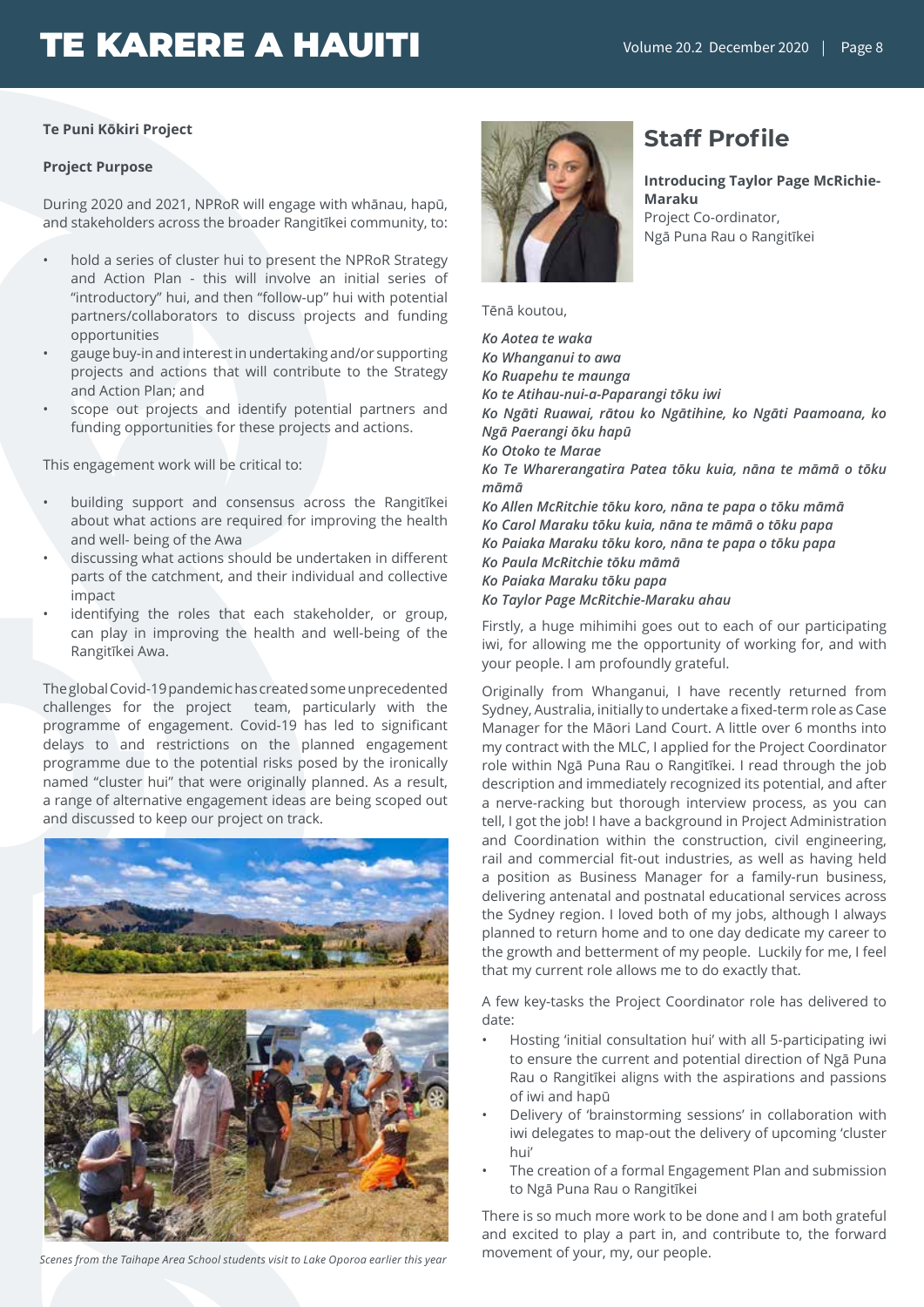

Research for Maori Health and Development

#### **Dr Amohia Boulton, Research Centre Director**

In this issue of Te Karere, we introduce our new senior researcher for Whakauae; Dr Tanya Allport. Tanya joined the team in June of this year and was welcomed with a pōwhiri at Rātā Marae in September. Whakauae also introduced its first ever publication of Te Pūtake; our very own online series of occasional papers.

#### **Dr Tanya Allport – Senior Researcher**

Ko Tokomaru te Waka Ko Taranaki te Maunga Ko Waitara te Awa Ko Manukorihi te Marae Ko Tanya Allport tōku ingoa

My passion for research comes from wanting to be part of making a change to the health and wellbeing of whānau Māori across Aotearoa. I was born in Tauranga, where we lived with my Nana and Koro in Maungatapu until I was four years old, when my parents separated, and my mother and I went to live in Germany until my early teens.

Returning to Aoteraoa was a bit of a culture shock, and it took me some time to readjust to a new life, and a new language. I left school early, had my first daughter in my early twenties and then returned to University, first at Canterbury, then in Tāmaki Makaurau, where I have lived ever since.

I loved University, with all its challenges and new learnings, and went on to complete a Bachelor of Arts, Master of Arts and finally a Doctor of Philosophy (PhD). My PhD topic looked at how women write about mental trauma in both Māori and German literature, which to me was the perfect fusion of both sides of my whakapapa.

I didn't specifically set out to be a researcher (few researchers do!), but after working at the University of Auckland, Faculty of Medical and Health Sciences in Māori and Pacific health, and realising the many challenges and issues around Māori health and wellbeing, I "fell" into the area of research in order to be part of finding solutions by telling peoples' stories.

Since then, research has taken me to many different places – such as spending several years working for claimants to the Waitangi Tribunal, specialising in Māori land research, and more recently, working for Wai Research, an urban Māori research centre with Te Whānau O Waipareira, a West Auckland Māori health and social service provider.

Being director of Wai Research taught me a lot about "working on the ground" in a community of urban Māori. It helped me to see the dreams, aspirations and opportunities for whānau, and confirmed the importance of continuing to advocate for Māori owned solutions and approaches.

I feel honoured and fortunate to now be a senior researcher at Whakauae, as it allows me to be part of a dedicated and inspiring team that works to fulfil the aspirations of Ngāti Hauiti for all whānau Māori to have health, wealth and self-determination, in line with their own values.

#### **Te Pūtake – Whakauae Raro Occasional Paper Series**

In August this year Whakauae launched Te Pūtake, a new online space for the publication of kōrero on Māori health and wellbeing.

The name Te Pūtake Whakauae Raro was given to reflect the merging of two important concepts of Ngāti Hauiti's tradition of pursuing knowledge and applying that knowledge for the benefit of its people. Pūtake reminds us of the source or origins of Hauiti as a people, and the origins and creation of knowledge. Te Pūtake is also the name given to Ngāti Hauiti's own journal, which was launched in 2006 to feature Hauitispecific whakapapa, waiata, mōteatea, pūrākau and other scholarly writings.

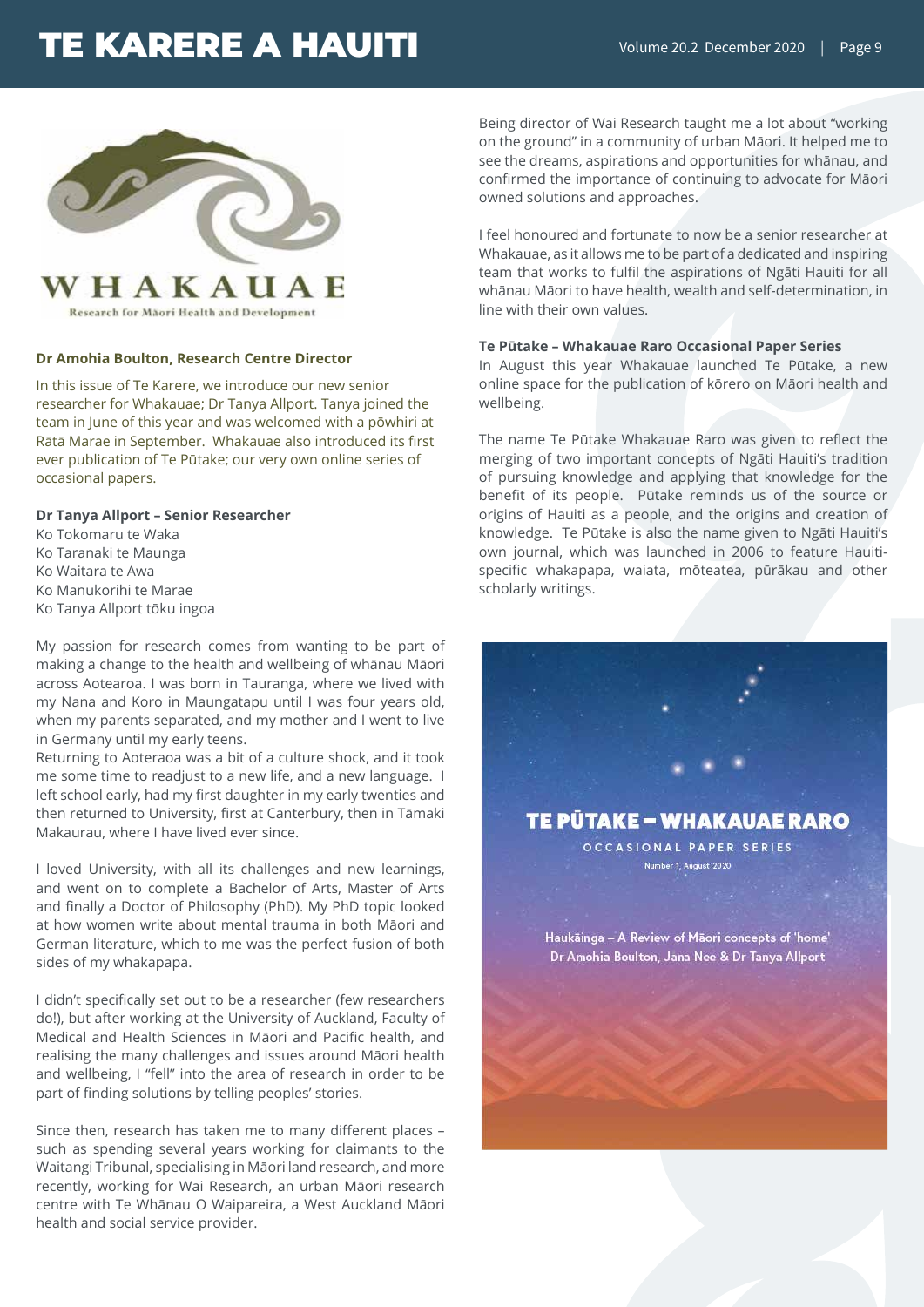Whakauae Raro originates from the name Whakauae, which came from the naming of Te Whakauae ā Tamatea (the Jawbone of Tamatea), a hill country range between Mangaweka and Taihape in the Rangitīkei by Tamatea Pōkai Whenua, a Hauiti tupuna. The jawbone is significant as it refers both to te kauaerunga (celestial knowledge) and te kauae-raro (terrestrial, or worldly knowledge). In this way Te Whakauae ā Tamatea provides Ngāti Hauiti with a physical and cultural link to ancestral knowledge and traditions. As the Ngāti Hauiti centre for health research and development, Whakauae Research Services aims to embody the essence of Te Whakauae ā Tamatea.

**Te Pūtake – Whakauae Raro Occasional Paper Series** was designed to reach across communities to publish new research, review, commentary and reflective essays. The online series provides a platform where Whakauae can publish on the issues that are important to whānau, hapū, hapori and Iwi Māori. The first article written for Te Putake is by Dr Amohia

Boulton, Jana Nee and Dr Tanya Allport, and looks at the issues around 'home' for Māori. Titled 'Haukāinga – A Review of Māori concepts of home' the article explores how the many different understandings of 'home' for Māori have been written about and used by the Government in their design of policies and services around housing. By reviewing the existing writing on the topic, the article is able to show the gaps in knowledge and the lack of consideration of Māori worldviews in policies and practices and contributes to the ongoing kōrero around housing and home.

**Te Pūtake – Whakauae Raro** was launched at the time of **Puanga,** in time to herald the beginning of the New Year. In this way the launch was also intended to remind us of the need to take stock, to reflect on the past, to make time for wānanga and to re-energise for future challenges



 *Photograph: Tanya Allport with Tom Johnson and Hector Kaiwai, taken at her pōwhiri at Rata Marae in September.*



*Photograph: Tanya with Peter Fraser and Neville Lomax*

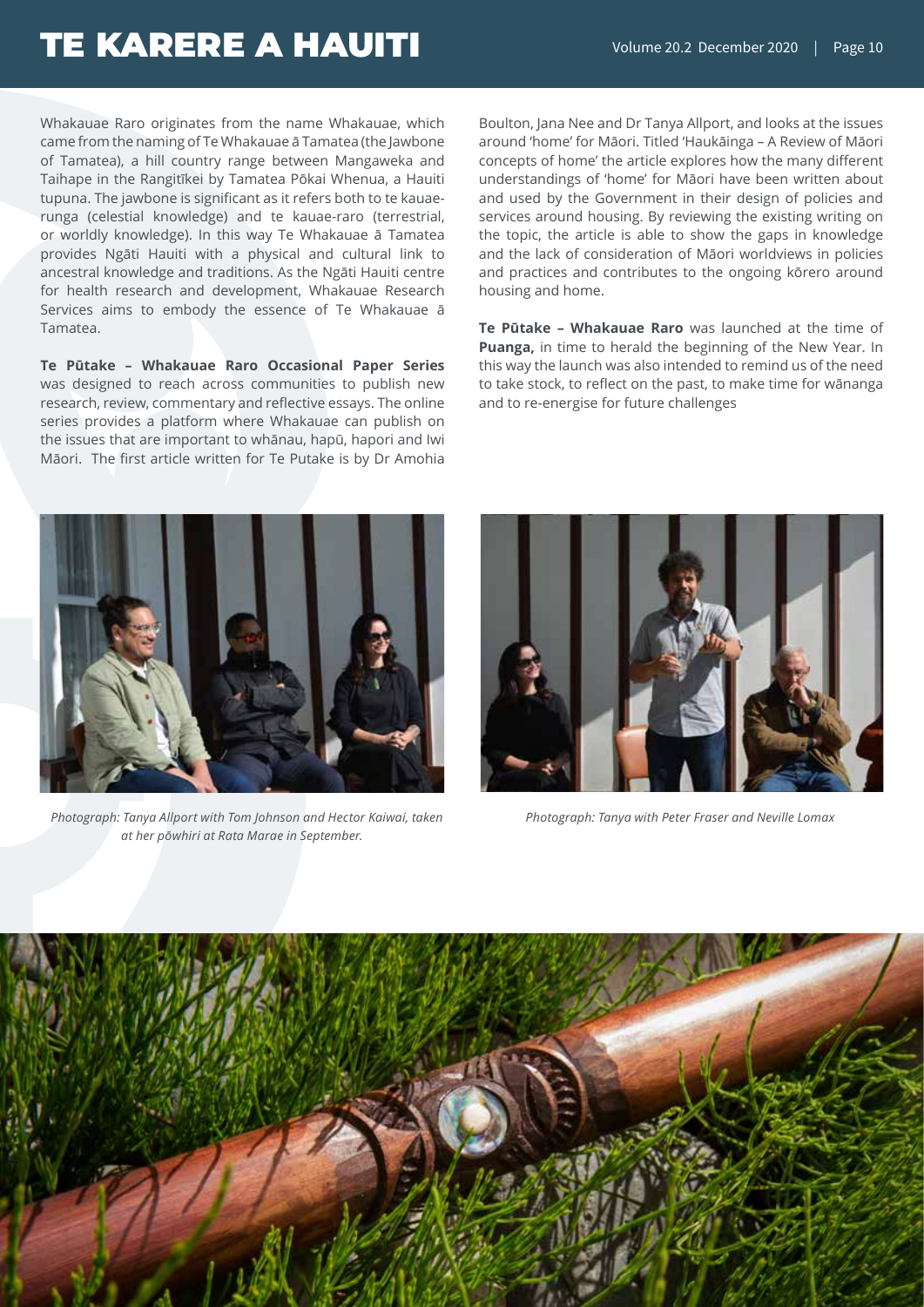

Tēnā tātou ngā uri o Ngāti Hauiti

Aue taukiri e!! What a year we have had!! COVID-19 has brought the world, as we know it, to our knees!!

Through these difficult times I have been witness to hardship and community resilience. People have pulled together and supported each other, as best as they can.

Te Kōtuku Hauora responded to the needs of the iwi and communities by supporting whānau with food, hygiene and care packages. This initiative was funded through the Te Ranga Tupua collective, which is comprised of representatives from the Iwi Chairs Forum from the Rangitīkei, Ruapehu, Whanganui and South Taranaki regions. In March the iwi collective moved swiftly to establish a hub, in response to the COVID-19 threat and its subsequent impacts.

Classed as essential workers, my co-workers and I worked tirelessly throughout the lockdown to provide pastoral care to the community, whānau, hapū and iwi. We supported the CBAC pop-up testing stations that were based in Marton and Hunterville this year. Te Kōtuku Hauora Ltd, were an integral part of the planning process to ensure these stations worked efficiently and that health and safety procedures were maintained during the testing.



*Photograph: He uri o Ngati Haukaha Ziah Ratana-Horton (CBAC Kaitautoko)*

The year 2020 has had its fair share of challenges. Businesses were forced to close, many were laid off work due to the health restrictions, school closures, and whānau finding the struggle very real, while living day to day and being limited to do the simplest of things that we normally take for granted.



*Photograph: Te Kotuku Hauora Kaimahi packing kai for the "PATAKA"*

I would like to thank my fellow essential kaimahi, who front-lined during the lockdowns, looking after those who are vulnerable, supporting the services that provided the necessities to our whānau, all while genuinely showing their aroha and manaakitanga in the communities that we live in across Aotearoa. "He kai kei aku ringaringa"

I would also like to congratulate Whaea Raye Holland on her retirement from her role as the Social Service Kaimahi, for Ngāti Hauiti. I will miss our hui and work discussions where we would either agree, or agree to disagree, on many occasions. I have always appreciated your candid views on issues and advice given. I wish you well for your next journey in life. Whaea.



*Photograph: Mrs Raye Holland " Ko te ahurei o te tamaiti arahia o tātou mahi"*

T e Kotuku Hauora Ltd will be closed from the 18th December and will reopen again on the 11th January 2021. Please ensure that you have sufficient medication over the holiday period and, most importantly, look after one another.

**Have a safe and Merry Christmas whānau! May the future be brighter for us all, in 2021!!**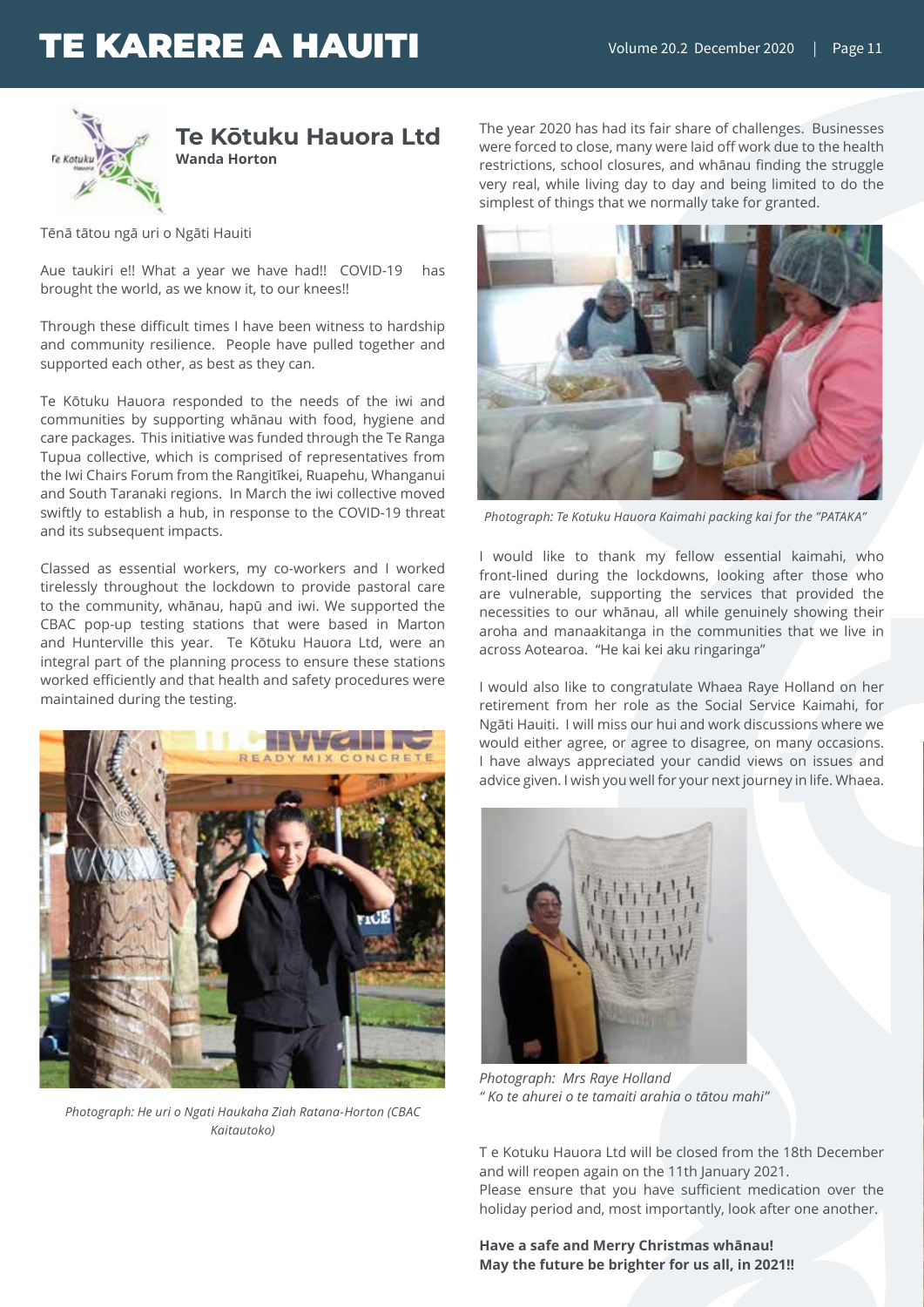

**Social Services Kaimahi Raye Holland**

The end of a rather turbulent year is almost upon us.

Covid-19 caused major concerns for people throughout the world, but fortunately people from within our rohe were protected by the quick response in the provision of care and support for all those who needed help, by a team representing all iwi, health and social services from within the wider Whanganui/Rangitīkei district.

This will be the last time that I will contribute to the Wellbeing Section of Te Karere, as I am retiring in December.

I would like to extend to Ngāti Hauiti whānau whānui, all the best for the festive season and may 2021 be all that you want it to be.

I will leave you with this whakataukī from Dame Whina Cooper:

*"Take care of our children. Take care of what they hear. Take care of what they see, and take care of what they feel."*



# **Upcoming Events**

**Jan 2021 to Dec 2021 Year**

| <b>Dec 20/Jan 21</b> | Ngā Puna Rau o Rangitīkei Fencing             |
|----------------------|-----------------------------------------------|
|                      | Contracts commence                            |
| January 2021         | Waitangi Tribunal Hearing - Crown             |
|                      | Submissions - Rata Marae (Date to be advised) |
| 10th Jan 2021        | Church Service at Rata Marae                  |
| 11th Jan 2021        | Te Kōtuku Hauora Limited reopens for          |
|                      | New Year                                      |
| 14th Feb 2021        | Church Service at Rata Marae                  |
| 18th Feb 2021        | Ngā Iwi o Mōkai Pātea Hui- Chairs Hui at      |
|                      | Rata Marae                                    |
| 27th-28th Feb        | Quarterly Rūnanga Hui and Wānanga - at        |
|                      | Rata Marae (10.30 am Sat to 3.00pm Sun)       |
| <b>14th Mar 2021</b> | Church Service at Rata Marae                  |
| <b>April 2021</b>    | Waitangi Tribunal Final Hearing - (Date and   |
|                      | Venue to be advised)                          |
| 11th Apr 2021        | Church Service at Rata Marae                  |
| <b>8th May 2021</b>  | Rūnanga Hui - (10.0am to 3.30pm)              |
| <b>9th May 2021</b>  | Church Service at Rata Marae                  |
| 13th Jun 2021        | Church Service at Rata Marae                  |
| 26th June 2021       | Rūnanga Hui - (10.0am to 3.30pm)              |
| 11th Jul 2021        | Church Service at Rata Marae                  |
| <b>8th Aug 2021</b>  | Church Service at Rata Marae                  |
| 14th Aug 2021        | Rūnanga Hui - (10.0am to 3.30pm)              |
| 12th Sep 2021        | Church Service at Rata Marae                  |
| 10th Oct 2021        | Church Service at Rata Marae                  |
| 13th-14th Nov        | Quarterly Rūnanga Hui and Wānanga - at        |
|                      | Rata Marae (10.30 am Sat to 3.00pm Sun)       |
| <b>14th Nov 2021</b> | Church Service at Rata Marae                  |
| 12th Dec 2021        | Church Service at Rata Marae                  |

#### **NPROR - Project Milestones**

#### **31st Mar 2021**

17km Fencing completed; 15 ha Site preparation/stock crossings excavated and 20% stock water completed

#### **30th May 2021**

Further 10km Fencing completed; 5 ha Site preparation/ stock crossings excavated All fencing related training completed.

#### **31st Aug 2021**

Further 14km Fencing completed; 15 ha Site preparation/ stock crossings excavated Additional 40% stock water completed (60% in total)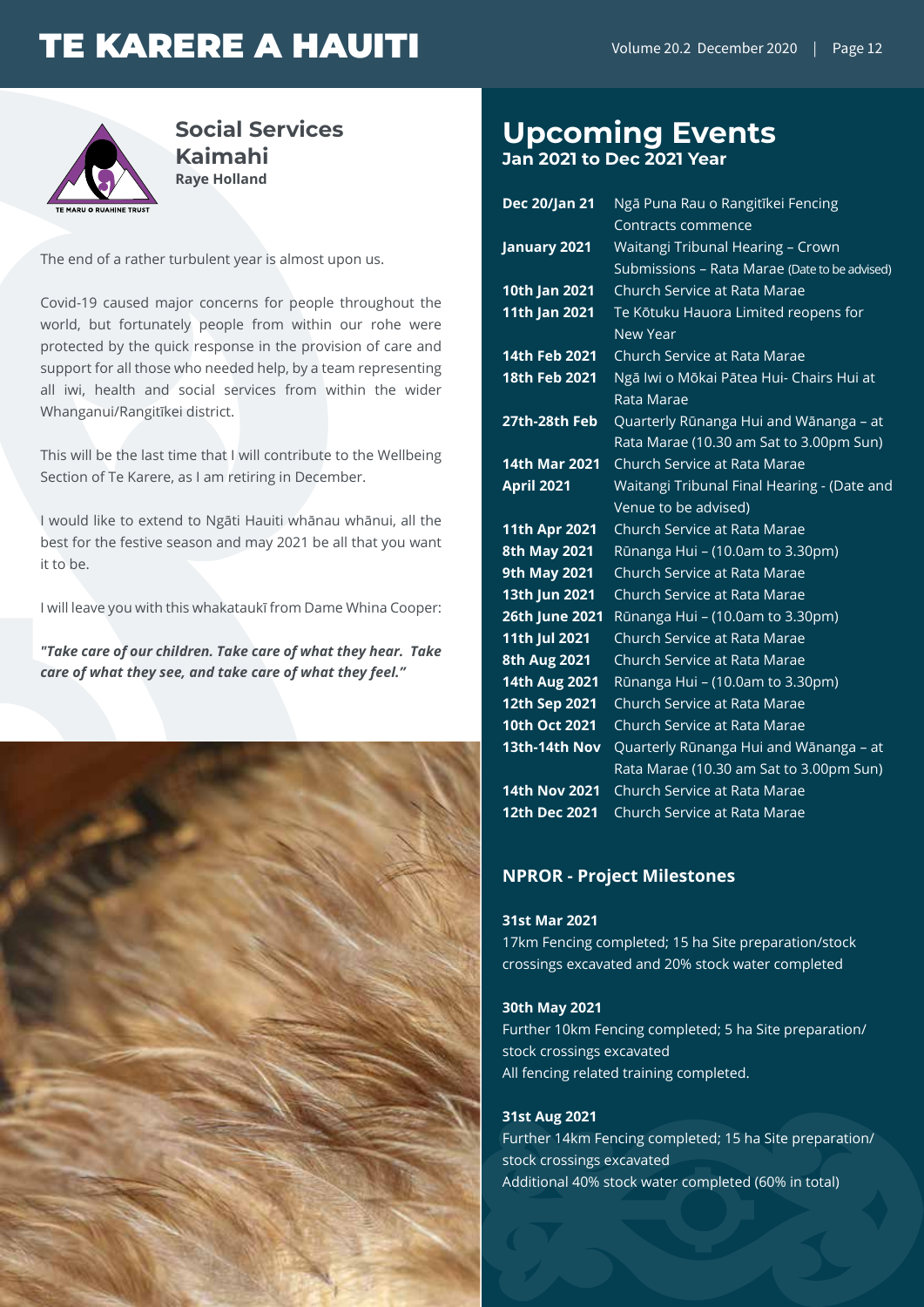### **Rata Marae Committee**

Helen Cooper, Chairman

Well Covid-19 certainly put a dampener on life at Rata Marae for the past few months. However, now that we are back on track, and the marae is once again open to whānau for events, when you do visit the marae you are still encouraged to sign in and continue to use the handwashing and sterilisation kits provided, to ensure that the health and safety of others who use the marae facilities is maintained. We take this opportunity to thank whānau for their support and understanding in these trying times.

On a positive note, bookings are once again being accepted and anyone who wishes to make a booking, should contact Sue Murray; Phone 021 264 9555.

Digital connectivity has been established at the marae, with the generous support from Te Puni Kōkiri. Along with Wi-Fi broadband, we also have the Marae, Rūnanga and carpark areas fitted with cameras to assist in the security of our tūrangawaewae facilities. Special thanks go to Lachlan for the "extras" and his ongoing technical support.

Kudos go out to Shona Johnston for her amazing fundraising achievements during the past few months. As a result of Shona's fundraising efforts, the marae now has a new hāngi kai cooker that can cook for up to 200 people. Many thanks also go out to those whānau who provided the initial funding for this project.



A couple of raffles later and there are also funds to assist our proposed Kaumātua Kirihimete kai, to be held at Rata on Wednesday 25th November at 11.30am. To all those generous people who donated such wonderful items for these raffles, and for those supporters who regularly purchased tickets, the Rata Marae committee sincerely thanks you all. Rest assured the funds raised will go back into the marae, either by assisting with events, or providing ongoing maintenance that benefits our marae.

In September we had our first church service at Hauiti, with Bishop Wai and Graham Karatau taking the service. This was Bishop Wai's first service since being ordained and the service was the first one in 15 years since the last service at Hauiti. These church meetings are held on the second Sunday of each month, at 10.30am. Everyone is welcome.

### **Registrations:**



Firstly, we would like to welcome our whānau who have registered, and who always make sure that their contact details are updated as they journey through their busy lives and move from place to place. We encourage all whānau to get your

immediate whānau members registered. This will help us at Te Maru o Ruahine Trust and keep our Ngāti Hauiti people informed and involved, as we evolve.

As a registered Ngāti Hauiti member you will receive regular updates, via email, of what's going on or events coming up within our iwi. You will also receive our latest edition of Te Karere a Hauiti via post every six months, which is getting more and more popular as we continue our journey into the future. If you have a Hauiti whānau gathering during the year, we would love for you to send us some pictures together with a short description of your get-together, so that we can show off your event in our Te Karere a Hauiti newsletter. If any whānau member has not received their own copy of Te Karere, please encourage them to register by contacting us, on either of the options set out below.

### **Facebook**



With a whopping 900+ whānau members so far, our closed 'Ngāti Hauiti Whānau' Facebook group is another instant way to get informed about up and coming events, projects and noho. If you have whānau members on Facebook, and you know they are not on our whānau page, then encourage them to join, or arrange for them to be added to the group.

### **Website**



We are continuously adding and improving information that goes into our website. The website will become a tool that our people can utilise and gain information about where they come from, learn their Ngāti

Hauiti pepeha and eventually have access to other information that will be both informative and interactive. If you have any other suggestions of what you would like to see, click on the websites 'contact us' link and send us an email with your ideas. Over the next six months you will see some changes and added information make sure you check it out. To visit our Ngāti Hauiti website insert the following link www.ngatihauiti.iwi. nz into your search engines.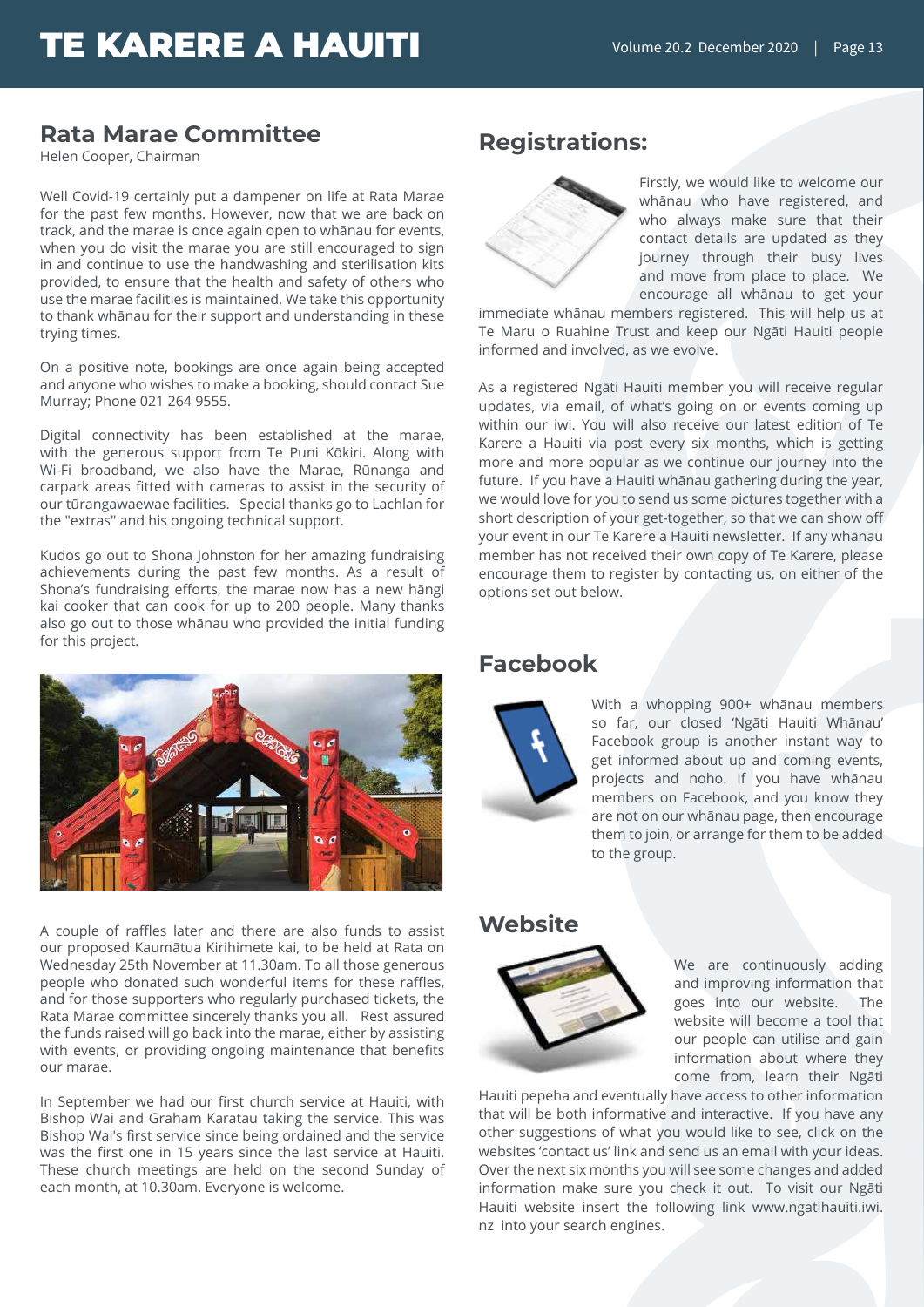

### **Communications**

### **Rata Office**

General Manager Robert Martin Phone: (06) 322 8765 Mobile /Text (027) 217 7772 Email: hauiti.robert@xtra.co.nz

Social Well Being Phone: (06) 322 8765

Health Services Wanda Horton Phone: (06) 322 8765 Mobile / Text (027) 555 4996 Office: 0800 428484 (outside Marton area)

### **Utiku Office**

Project Coordinator Phone: (06) 388 1676

# RATA MARAE